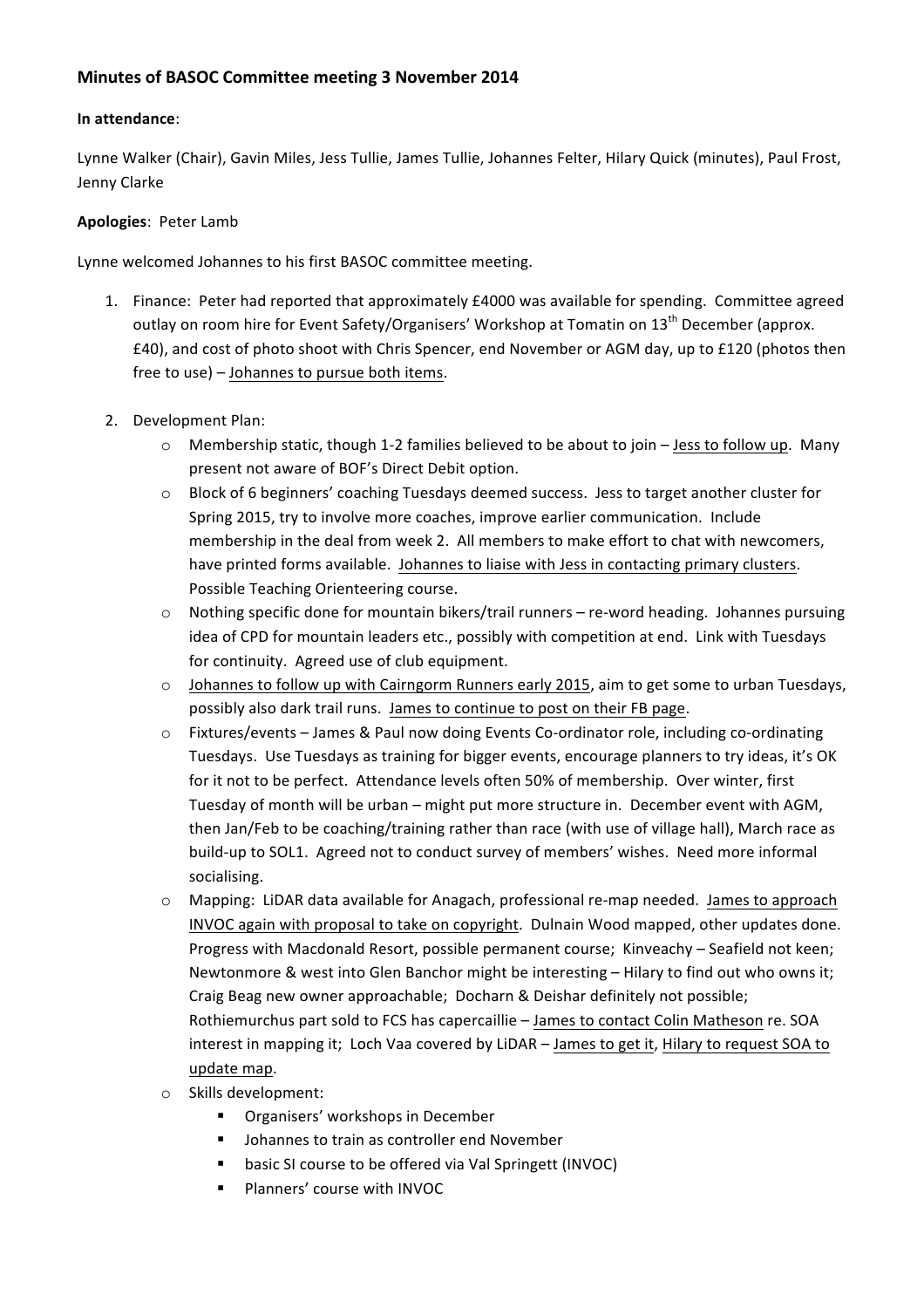- $\circ$  Communication: 19 editions of newsletter sent; no increase in number of e-mail addresses receiving it (33, ~60% open it). Needs more general news items; also to include reminders of Tuesdays and events – James/Jess to write about Tasmania trip, Jenny also to send it to Strathy, and include extracts from SOA newsletters (Gavin to forward to Jenny and Paul). Facebook – little engagement – push it more, Johannes to use pay promotion, also get more in Strathy.
- $\circ$  WOLF 2015 needs co-ordinator. Jess/James will plan, venue Loch Vaa (see above note about map), organiser needed. Lynne to supply names to SOA Ops Director.

### 3. AGM:

- $\circ$  Paul, Jenny, James willing to stay as committee members; Gavin happy to stay or step down if new person found; Jess to be nominated as junior development person; Hilary stepping down from committee involvement. Marion happy to return to committee; Lynne also to approach Gemma Karatay, Dave Henderson.
- $\circ$  Event pricing: agreed to propose to AGM differential pricing (=discount for BOF members) for Tuesdays and Level D events, also to offer pre-payment option for Tuesdays for BASOC members only.
- $\circ$  AGM meal to be pot luck take a dish.
- 4. AOCB:
	- $\circ$  Communication received from SOA President confirm affiliation to SOA, declare link with Aviemore Community Sport Hub, agree to participate in membership growth drive.
	- $\circ$  Decline invitation to advertise with tourist information people.
	- $\circ$  Hilary reported from Community Sport Hub meeting that cycle tracks & jumps likely in Kingussie wood; committee rejected idea of using changing rooms at Aviemore CSH for £115/year.
	- $\circ$  Agreed fun social inter-club competition after WOC 2015 Johannes to pursue with Mike Rodgers.
	- $\circ$  Idea of league floated inter-club or intra-club to be considered further.
	- $\circ$  Hilary to check with Marion about annual awards (present at AGM)

## **Summary of actions**

#### Johannes:

- arrange organisers' courses and photo shoot
- liaise with Jess on contacting primary clusters
- follow up with Cairngorm Runners early 2015

#### Jess:

- follow up families who say they'll join
- liaise with Johannes on contacting primary clusters

#### James:

- continue to post on Cairngorm Runners FB page
- approach INVOC re. Anagach (again)
- contact Colin Matheson re. Rothiemurchus bit
- contact Colin Matheson re. LiDAR data for Loch Vaa